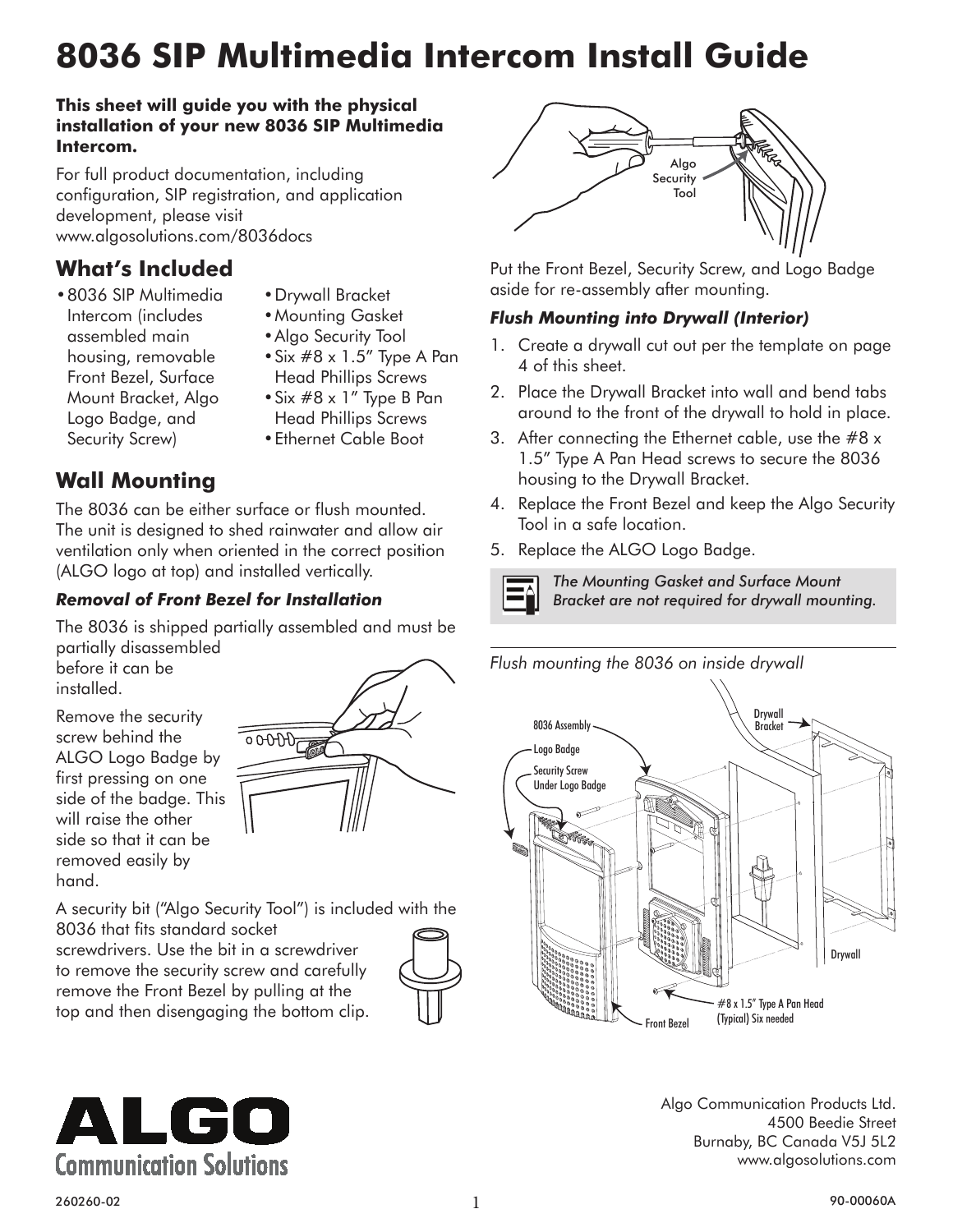#### *Flush Mounting into Other Materials or Outdoors*

The same guidelines of flush mounting from the previous section apply, however, the Drywall Bracket may not be required if the wall material is firm enough to hold a screw close to the cutout edge. A #8 anchor may be required (not supplied) for the wall material.

#### **If outdoors:**

- 1. A rubber Ethernet Cable boot is supplied to be placed over the network cable prior to terminating with a plug (see ["Network Connection" on page](#page-2-0)  [3](#page-2-0)).
- 2. While the 8036 is designed to withstand rain, it may be undesirable for water to enter the wall cavity. This can be achieved by sealing the cable hole prior to mounting or using the Mounting Gasket between the 8036 and wall. Uneven surfaces may require a silicon bead around the 8036 after installation.

*Flush mounting into an outside wall*



## *Surface Mounting*

The Surface Mount Bracket may be used on a wall surface where flush mounting is undesirable, or not practical. The bracket also may be good option when integrating the 8036 into stonework.

1. Mount the Surface Mount Bracket using the #8 x 1.5" Type A Pan Head screws supplied. For some wall materials, #8 anchors may be required (not included).



*There is a top and bottom to the Surface Mount Bracket. Make sure the two drainage holes are at the bottom.*

#### **If outdoors:**

- a. Ensure any opening in the wall is sealed or apply a silicon bead between the Surface Mount Bracket and wall surface around the outside perimeter.
- b. The Ethernet Cable Boot is to be placed over the network cable prior to terminating with a plug (see ["Network Connection" on page](#page-2-0)  [3](#page-2-0)).
- c. To prevent water from getting behind the 8036, place the Mounting Gasket on to the back of the 8036 housing prior to mounting.
- 2. After connecting the Ethernet cable, use the #8 x 1" Type B Pan Head screws to secure the 8036 housing to the Surface Mount Bracket.
- 3. Replace the Front Bezel and keep the Algo Security Tool in a safe location. Replace the ALGO Logo Badge.



*The Drywall Bracket is not required when surface mounting.*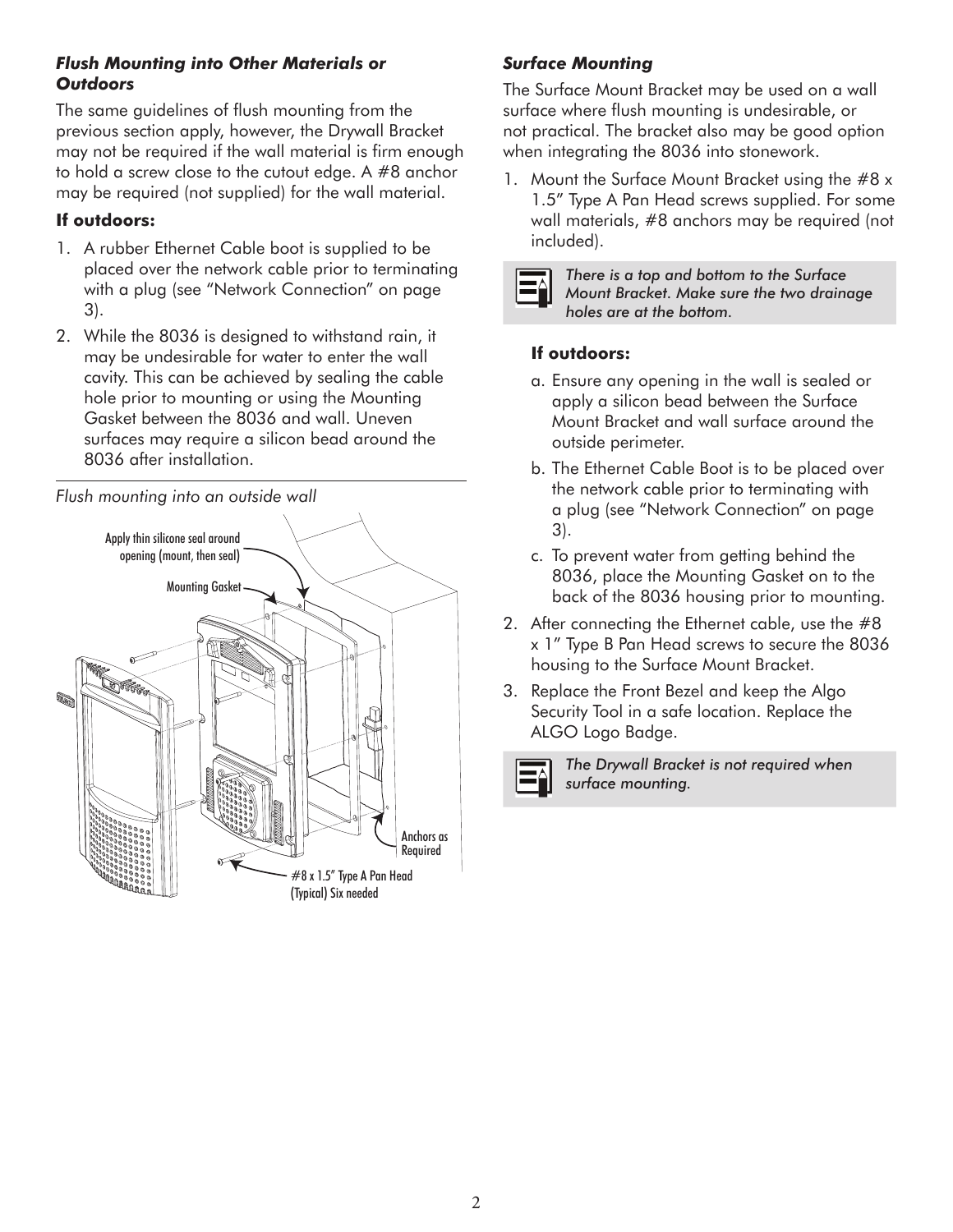#### *Surface mounting on outside wall*



#### *Mounting Height*

For most applications, a mounting height of approximately 55 inches (1.4 m) from floor to center of display is recommended.

*Mounting the 8036 at the proper height*



# <span id="page-2-0"></span>**Network Connection**

The 8036 is powered by the Ethernet PoE network connection. Typically a network cable is run to the 8036 location and then terminated with a male RJ45 plug.

If mounting outdoors, slide the Ethernet Cable Boot onto the cable before installing the RJ45 plug.



After inserting the plug into the 8036 jack, carefully position the boot into the jack cavity to prevent moisture or insects from getting inside.



*When inserting the plug into the jack, be sure the plug lock tab is not accidentally depressed, creating a loose connection.*



# **Regulatory Information**



*The 8036 SIP Multimedia Intercom is designed and tested to comply with EN 60950-1:2006 safety requirements. When the unit is connected to wiring that exits the building, there is potential risk of lightning induced electrical surges or high voltages from fault conditions.* 

*To reduce risk, outdoor wiring should be protected by Earth grounded conduit whenever possible. The 8036 is a Power over Ethernet (PoE) device. The PoE power source must be a Limited Power Source (LPS), provided by CAT5 UTP cable, and isolated from mains by minimum reinforced or double insulation. Ensure that the PoE injector or PoE enabled switch carries safety regulatory approval marks (ie CSA, UL, CE).*